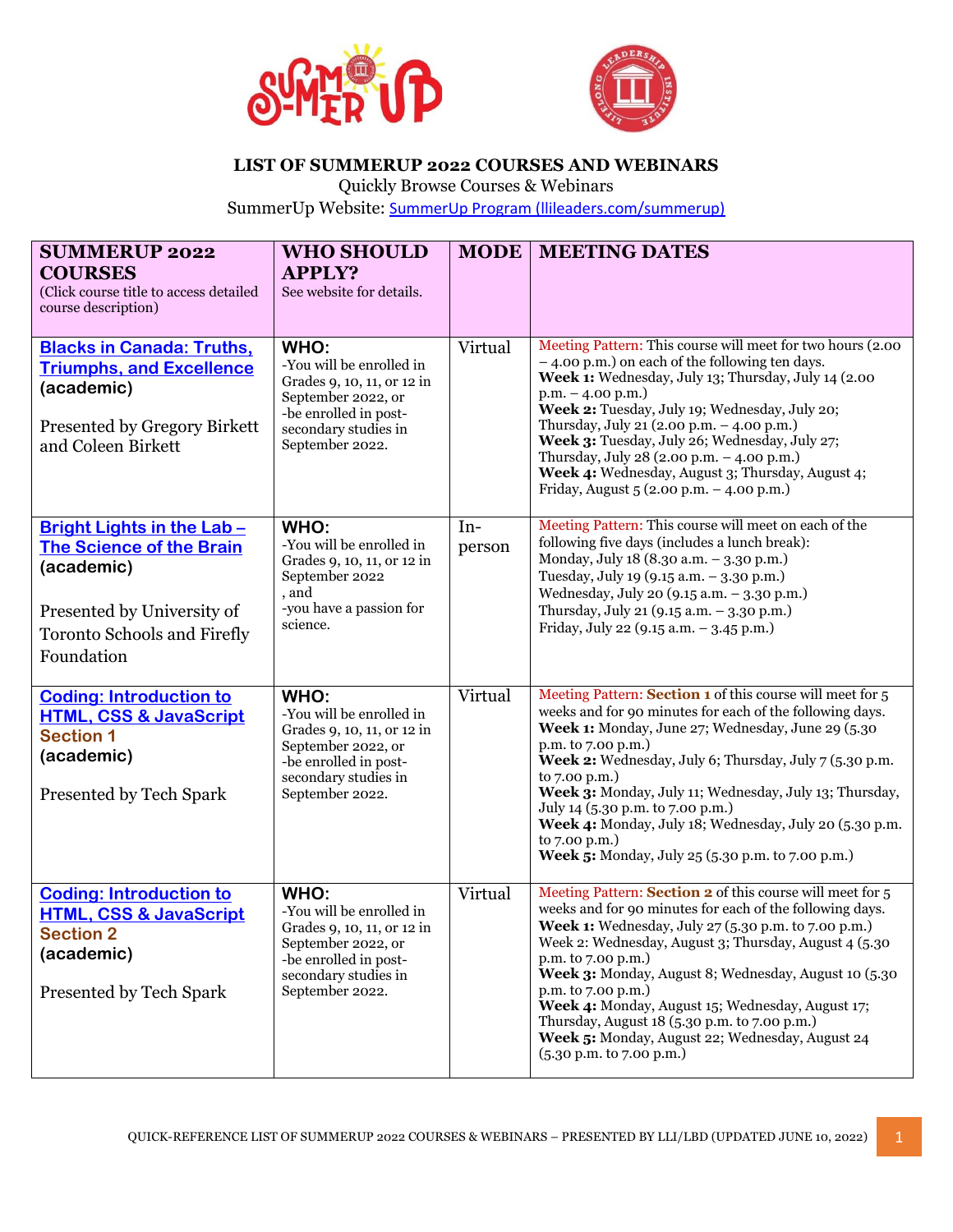| Coding - HTML, CSS,<br><b>JavaScript</b><br>(academic)                                                             | WHO:<br>-You will be enrolled in<br>Grades 9, 10, 11, or 12 in                                                                           | Virtual | Meeting Pattern: This course will meet for 3 weeks and for<br>90 minutes for each of the following days.<br>Week 1: Tuesday, July 12; Wednesday, July 13; Thursday,                                                                                                      |
|--------------------------------------------------------------------------------------------------------------------|------------------------------------------------------------------------------------------------------------------------------------------|---------|--------------------------------------------------------------------------------------------------------------------------------------------------------------------------------------------------------------------------------------------------------------------------|
| Presented by Fair Chance<br>Learning                                                                               | September 2022, or<br>-be enrolled in post-<br>secondary studies in<br>September 2022.                                                   |         | July 14 (2.30 p.m. to 4.00 p.m.)<br>Week 2: Tuesday, July 19; Wednesday, July 20;<br>Thursday, July 21 (2.30 p.m. to 4.00 p.m.)<br>Week 3: Monday, July 25; Tuesday, July 26; Wednesday,<br>July 27; Thursday, July 28 (2.30 p.m. to 4.00 p.m.)                          |
| <b>Coding: Python (An</b><br><b>Introduction)</b>                                                                  | WHO:<br>-You will be in Grade 11                                                                                                         | Virtual | Meeting Pattern: This course will meet for ninety minutes<br>$(4.30 - 6.00 \text{ p.m.})$ on each of the following ten days.                                                                                                                                             |
| (academic)                                                                                                         | or Grade 12 in September<br>2022.                                                                                                        |         | Week 1: Tuesday, July 19; Wednesday, July 20; Thursday,<br>July 21 (4.30 - 6.00 p.m. each day)                                                                                                                                                                           |
| Presented by Ivan Ruby,<br>Concordia University                                                                    | -This is a 'research<br>project' and prioritises<br>LBD students.<br>-Other students will be<br>considered if seats<br>remain available. |         | Week 2: Tuesday, July 26; Wednesday, July 27;<br>Thursday, July 28 (4.30 - 6.00 p.m. each day)<br>Week 3: Tuesday, August 2; Wednesday, August 3;<br>Thursday, August $4(4.30 - 6.00 \text{ p.m.}$ each day)<br>Week 4: Tuesday, August 9 $(4.30 - 6.00)$ p.m. each day) |
| <b>Experiential Science &amp;</b>                                                                                  | WHO:                                                                                                                                     | $In-$   | Note: This unique course is still in the planning stages. It is<br>likely to start in July. Check back by late June for details.                                                                                                                                         |
| <b>Engineering</b><br>(academic)                                                                                   | -You will be in Grade 11<br>or Grade 12 in September<br>2022.                                                                            | person  |                                                                                                                                                                                                                                                                          |
| Presented by Dr. Solomon<br>Boakye-Yiadom and<br>associates, Lassonde School<br>of Engineering, York<br>University | -This is a 'research<br>project' and prioritises<br>students interested in<br>STEM fields.                                               |         |                                                                                                                                                                                                                                                                          |
| <b>Microsoft Excel - An</b>                                                                                        | WHO:                                                                                                                                     | Virtual | Meeting Pattern: Section 1 of this course will meet for two                                                                                                                                                                                                              |
| <b>Introduction</b>                                                                                                | -You will be enrolled in<br>Grades 9, 10, 11, or 12 in                                                                                   |         | hours on each of the following two days:<br>Monday, July 11 (5.00 p.m. to 7.00 p.m.)                                                                                                                                                                                     |
| (Section 1)<br>(academic)                                                                                          | September 2022, or                                                                                                                       |         | Tuesday, July 12 (5.00 p.m. to 7.00 p.m.)                                                                                                                                                                                                                                |
|                                                                                                                    | -be enrolled in post-<br>secondary studies in                                                                                            |         |                                                                                                                                                                                                                                                                          |
| Presented by Sylvia Oricco<br>and Fair Chance Learning                                                             | September 2022.                                                                                                                          |         |                                                                                                                                                                                                                                                                          |
| <b>Microsoft Excel - An</b>                                                                                        | WHO:                                                                                                                                     | Virtual | Meeting Pattern: Section 2 of this course will meet for                                                                                                                                                                                                                  |
| <b>Introduction</b>                                                                                                | -You will be enrolled in                                                                                                                 |         | two hours on each of the following two days:                                                                                                                                                                                                                             |
| (Section 2)                                                                                                        | Grades 9, 10, 11, or 12 in<br>September 2022, or                                                                                         |         | Wednesday, July 20 (11.00 a.m. to 1.00 p.m.)<br>Friday, July 22 (11.00 a.m. to 1.00 p.m.)                                                                                                                                                                                |
| (academic)                                                                                                         | -be enrolled in post-                                                                                                                    |         |                                                                                                                                                                                                                                                                          |
| Presented by Sylvia Oricco                                                                                         | secondary studies in<br>September 2022.                                                                                                  |         |                                                                                                                                                                                                                                                                          |
| and Fair Chance Learning                                                                                           |                                                                                                                                          |         |                                                                                                                                                                                                                                                                          |
| <b>Microsoft Excel - An</b>                                                                                        | WHO:                                                                                                                                     | Virtual | Meeting Pattern: Section 3 of this course will meet for                                                                                                                                                                                                                  |
| <b>Introduction</b>                                                                                                | -You will be enrolled in<br>Grades 9, 10, 11, or 12 in                                                                                   |         | two hours on each of the following two days:<br>Wednesday, July 27 (1.00 p.m. to 3.00 p.m.)                                                                                                                                                                              |
| (Section 3)<br>(academic)                                                                                          | September 2022, or                                                                                                                       |         | Thursday, July 28 (1.00 p.m. to 3.00 p.m.)                                                                                                                                                                                                                               |
|                                                                                                                    | -be enrolled in post-<br>secondary studies in                                                                                            |         |                                                                                                                                                                                                                                                                          |
| Presented by Sylvia Oricco<br>and Fair Chance Learning                                                             | September 2022.                                                                                                                          |         |                                                                                                                                                                                                                                                                          |
| Microsoft Excel - An                                                                                               | WHO:                                                                                                                                     | Virtual | Meeting Pattern: Section 4 of this course will meet for                                                                                                                                                                                                                  |
| <b>Introduction</b>                                                                                                | -You will be enrolled in<br>Grades 9, 10, 11, or 12 in                                                                                   |         | two hours on each of the following two days:<br>Wednesday, August 10 (1.00 p.m. to 3.00 p.m.)                                                                                                                                                                            |
| (Section 4)                                                                                                        | September 2022, or                                                                                                                       |         | Thursday, August 11 (1.00 p.m. - 3.00 p.m.)                                                                                                                                                                                                                              |
| (academic)                                                                                                         | -be enrolled in post-                                                                                                                    |         |                                                                                                                                                                                                                                                                          |
| Presented by Sylvia Oricco                                                                                         | secondary studies in<br>September 2022.                                                                                                  |         |                                                                                                                                                                                                                                                                          |
| and Fair Chance Learning                                                                                           |                                                                                                                                          |         |                                                                                                                                                                                                                                                                          |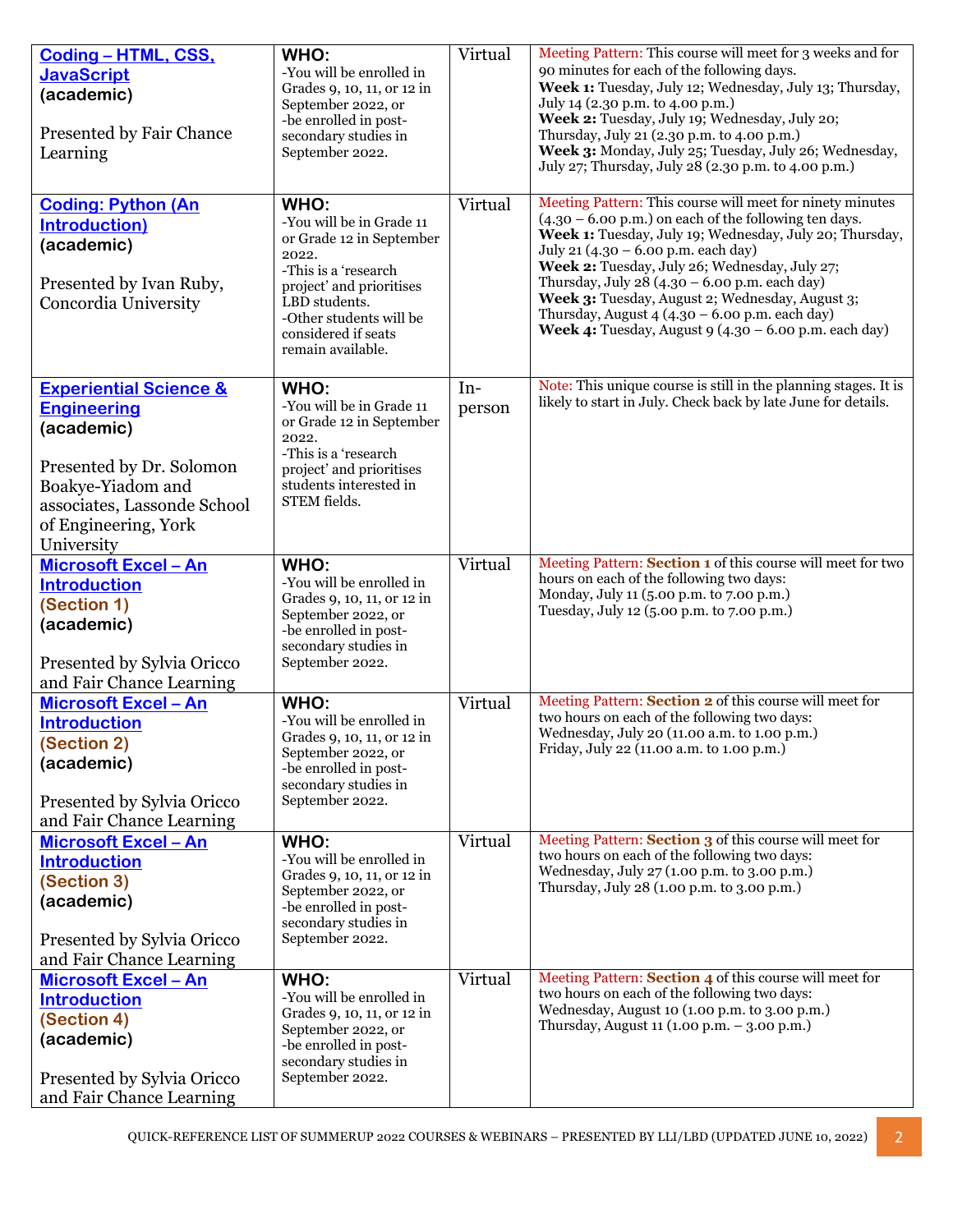| <b>Mathematics - Improving</b><br><b>Performance of Grades 11</b><br>& 12 Students<br>(academic)<br>Presented by Dr. Jude Kong<br>and associates, Department<br>of Mathematics & Statistics,<br><b>Faculty of Science, York</b><br>University | WHO:<br>-You will be enrolled in<br>Grade 11 or Grade 12 in<br>September 2022, or<br>-you will be enrolled in<br>post-secondary studies in<br>September 2022. | Hybrid  | Meeting Pattern: This course will meet for two hours<br>(10.30 a.m. to 12.30 p.m.) for scheduled online classes.<br>A few optional in-person meetings are proposed.<br>Week 1: Tuesday, July 12; Wednesday, July 13; Thursday,<br>July 14 (10.30 a.m. to 12.30 p.m.)<br>Week 2: Tuesday, July 19; Wednesday, July 20, Thursday,<br>July 21 (10.30 a.m. to 12.30 p.m.)<br>Week 3: Tuesday, July 26; Wednesday, July 27; Thursday,<br>July 28 (10.30 a.m. to 12.30 p.m.)<br>Week 4: Tuesday, August 2; Wednesday, August 3;<br>Thursday, August 4 (10.30 a.m. to 12.30 p.m.)<br>Week 5: Tuesday, August 9; Wednesday, August 10;<br>Thursday, August 11 (10.30 a.m. to 12.30 p.m.)<br><b>In-person Meetings (Proposed):</b><br>Tuesday, July 12: TBA<br>Thursday, August 11: TBA<br><b>Optional Activities: TBA</b> |
|-----------------------------------------------------------------------------------------------------------------------------------------------------------------------------------------------------------------------------------------------|---------------------------------------------------------------------------------------------------------------------------------------------------------------|---------|-------------------------------------------------------------------------------------------------------------------------------------------------------------------------------------------------------------------------------------------------------------------------------------------------------------------------------------------------------------------------------------------------------------------------------------------------------------------------------------------------------------------------------------------------------------------------------------------------------------------------------------------------------------------------------------------------------------------------------------------------------------------------------------------------------------------|
| <b>Mathematics - Preparing</b><br>for Success with<br><b>Confidence</b><br><b>Section 1: Grade 9</b><br>(academic)<br>Presented by Laura Gini-<br>Newman, Jocelyn Foxon, and<br>Ivan Ruby                                                     | WHO:<br>-You will be enrolled in<br>Grade 9 in September<br>2022.                                                                                             | Virtual | Meeting Pattern for Section 1: This course section will<br>meet for two hours (10.00 a.m. to 12 noon) on each of the<br>following days.<br>Section 1 will comprise students who will be in Grade 9 in<br>September 2022.<br>Week 1: Monday, July 11; Wednesday, July 13 (10.00 a.m.<br>to $12 \text{ noon}$ )<br>Week 2: Monday, July 18; Wednesday, July 20 (10.00<br>a.m. to 12 noon)<br>Week 3: Monday, July 25; Wednesday, July 27 (10.00<br>a.m. to 12 noon)<br>Week 4: Wednesday, August 3 (10.00 a.m. to 12 noon);<br>Note that Monday, August 1 is a holiday.<br>Week 5: Monday, August 8; Wednesday, August 10 (10.00<br>a.m. to 12 noon)<br>Week 6: Monday, August 15; Wednesday, August 17<br>(10.00 a.m. to 12 noon)                                                                                  |
| <b>Mathematics - Preparing</b><br>for Success with<br><b>Confidence</b><br><b>Section 2: Grade 10</b><br>(academic)<br>Presented by Laura Gini-<br>Newman, Jocelyn Foxon, and<br>Ivan Ruby                                                    | WHO:<br>-You will be enrolled in<br>Grade 10 in September<br>2022.                                                                                            | Virtual | Meeting Pattern for Section 2: This course section will<br>meet for two hours (10.00 a.m. to 12 noon) on each of the<br>following days.<br>Section 2 will comprise students who will be in Grade 10 in<br>September 2022.<br>Week 1: Tuesday, July 12; Thursday, July 14 (10.00 a.m.<br>to $12 \text{ noon}$ )<br>Week 2: Tuesday, July 19; Thursday, July 21 (10.00 a.m.<br>to $12 \text{ noon}$ )<br>Week 3: Tuesday, July 26; Thursday, July 28 (10.00 a.m.<br>to $12 \text{ noon}$ )<br>Week 4: Tuesday, August 2; Thursday, August 4 (10.00)<br>$a.m.$ to $12 \text{ noon}$ )<br>Week 5: Tuesday, August 9; Thursday, August 11 (10.00<br>a.m. to 12 noon)<br>Week 6: Tuesday, August 16 (10.00 a.m. to 12 noon)                                                                                             |
| <b>Tutoring - Study Buddy</b><br>(academic)<br>Presented by the Diversity<br>Institute, Toronto<br>Metropolitan University)                                                                                                                   | WHO:<br>-You will be enrolled in<br>Grades 9, 10, 11, or 12 in<br>September 2022.<br>PLUS:<br>-You must attend an<br>online orientation<br>session.           | Virtual | Start/Stop Dates: The SummerUp tutoring service will<br>start in the second week of July and will end August 31.<br>Meeting Pattern: Tutoring schedules are personalized.<br>Sessions are scheduled by the student in consultation with<br>the tutor.<br>Details will be provided during an online admissions<br>orientation session.                                                                                                                                                                                                                                                                                                                                                                                                                                                                             |
| <b>Multimedia - Videography</b><br>& Cinematography<br>(arts)                                                                                                                                                                                 | WHO:<br>-You will be enrolled in<br>Grades 9, 10, 11, or 12 in<br>September 2022.                                                                             | Hybrid  | Meeting Pattern: This course will meet for three hours<br>$(4.00 \text{ p.m.} - 7.00 \text{ p.m.})$ for scheduled online classes. The<br>meeting times for Saturday in-person studio classes, and<br>for field trips, will be presented to admitted students.                                                                                                                                                                                                                                                                                                                                                                                                                                                                                                                                                     |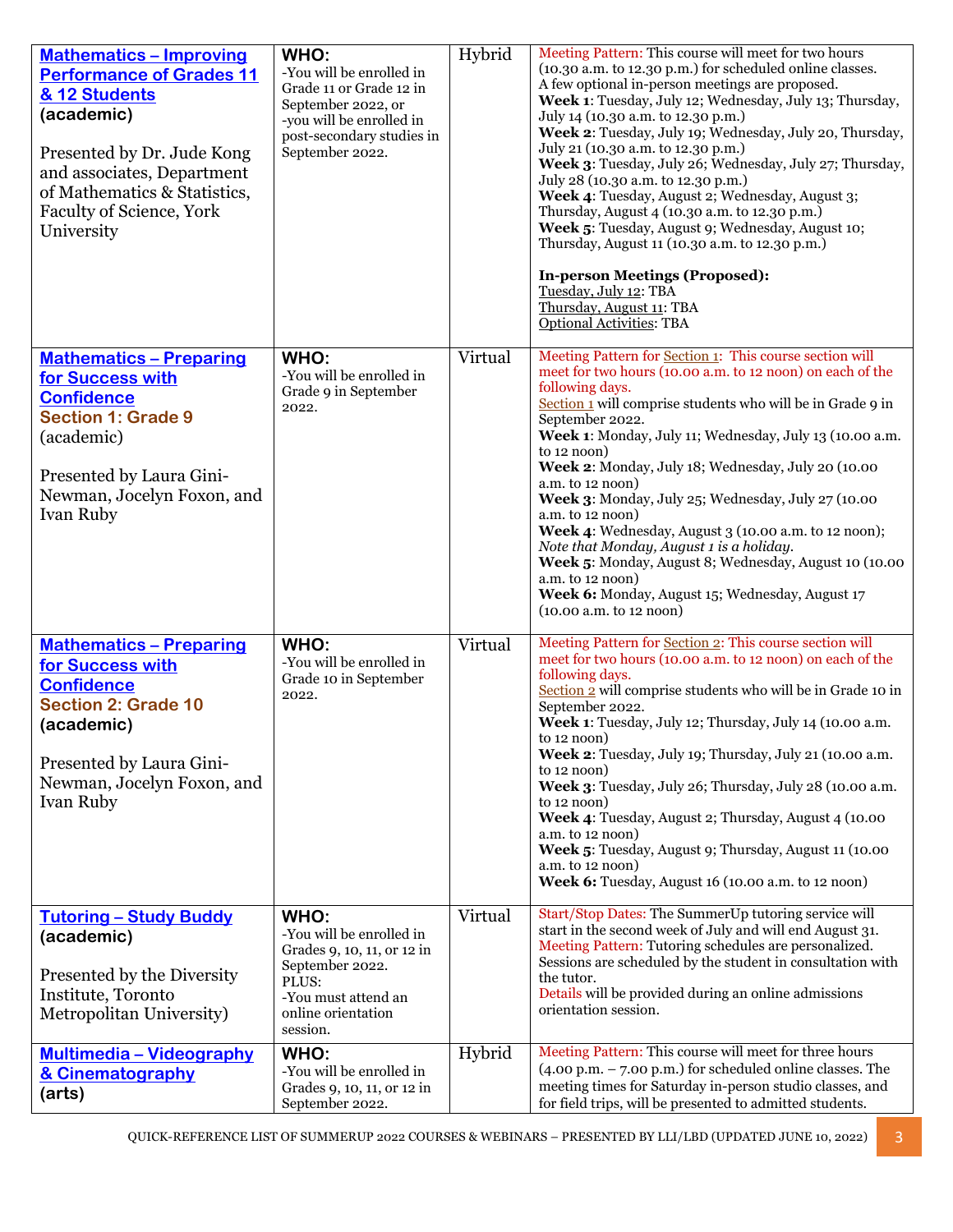| Presented by Rohan McLeish<br>and partners, Maango Media<br>Training                                                                              | PLUS:<br>-You have a<br>demonstrated interest in<br>videography and in<br>expressing yourself<br>creatively.<br>- You have a smartphone<br>capable of recording<br>video and audio.                                                                                                           |               | Week 1: Tuesday, July 12; Wednesday, July 13; Saturday,<br>July 16<br>Week 2: Tuesday, July 19; Wednesday, July 20, Saturday,<br>July 23<br>Week 3: Tuesday, July 26; Wednesday, July 27; Saturday,<br>July 30 (outdoor fieldwork)<br>Week 4: Tuesday, August 2; Wednesday, August 3;<br>Saturday, August 6 (outdoor fieldwork)<br>Week 5: Tuesday, August 9; Wednesday, August 10;<br>Saturday, August 13<br>Sunday, August 14: Red Carpet Show - The work of<br>students will be presented online to students' families and<br>friends.                                                                                                                                                                                                                                                 |
|---------------------------------------------------------------------------------------------------------------------------------------------------|-----------------------------------------------------------------------------------------------------------------------------------------------------------------------------------------------------------------------------------------------------------------------------------------------|---------------|-------------------------------------------------------------------------------------------------------------------------------------------------------------------------------------------------------------------------------------------------------------------------------------------------------------------------------------------------------------------------------------------------------------------------------------------------------------------------------------------------------------------------------------------------------------------------------------------------------------------------------------------------------------------------------------------------------------------------------------------------------------------------------------------|
| <b>Photography - Shutter</b><br><b>Power</b><br>(arts)<br>Presented by Cecil Henry                                                                | WHO:<br>-You will be enrolled in<br>Grades 9, 10, 11, or 12 in<br>September 2022.<br>PLUS:<br>-You have an interest in<br>photography and in<br>expressing yourself<br>creatively.                                                                                                            | Hybrid        | Meeting Pattern: This course will meet for two hours (5.00<br>$p.m. - 7.00 p.m.$ ) for scheduled online classes. The<br>meeting times for Saturday in-person studio classes, and<br>for field trips, will be presented to admitted students.<br>Week 1: Tuesday, July 12; Wednesday, July 13; Saturday,<br>July 16<br>Week 2: Tuesday, July 19; Wednesday, July 20, Saturday,<br>July 23<br>Week 3: Tuesday, July 26; Wednesday, July 27; Saturday,<br>July 30 (outdoor fieldwork)<br>Week 4: Tuesday, August 2; Wednesday, August 3;<br>Saturday, August 6 (outdoor fieldwork)<br>Week 5: Tuesday, August 9; Wednesday, August 10;<br>Saturday, August 13<br>Sunday, August 14: Red Carpet Show - The work of<br>students will be presented online to students' families and<br>friends. |
| <b>Black Youth Theatre</b><br><b>Intensive - A Summer</b><br><b>Mixtape</b><br>(arts)<br>Presented by Soulpepper<br><b>Theatre Company</b>        | WHO:<br>-You will be enrolled in<br>Grades 9, 10, 11, or 12 in<br>September 2022, or<br>-you will be enrolled in<br>post-secondary studies in<br>September 2022.<br>PLUS:<br>-You also have a<br>demonstrated interest in<br>the performing arts and<br>in expressing yourself<br>creatively. | In-<br>person | Meeting Pattern: This course will meet in-person for six<br>hours (10.00 a.m. $-$ 4.00 p.m.), lunch included, on each of<br>the following days.<br>Week 1: Tuesday, July 12; Wednesday, July 13 (10.00 a.m.<br>$-4.00$ p.m.)<br>Week 2: Tuesday, July 19; Wednesday, July 20 (10.00<br>$a.m. - 4.00 p.m.$<br>Week 3: Tuesday, July 26; Wednesday, July 27 (10.00<br>$a.m. - 4.00 p.m.$<br>Week 4: Wednesday, August 3; Thursday, August 4<br>$(10.00 a.m. - 4.00 p.m.)$<br>Week 5: Tuesday, August 9; Wednesday, August 10 (10.00)<br>$a.m. - 4.00 p.m.$<br>Week 6: Wednesday, August 17; Thursday, August 18<br>$(10.00 a.m. - 4.00 p.m.)$                                                                                                                                               |
| <b>Coaching Future</b><br><b>Entrepreneurs</b><br>(aspirations)<br>Presented by Andrew<br>Bromfield and partners,<br><b>Formative Innovations</b> | WHO:<br>-You will be enrolled in<br>Grades 9, 10, 11, or 12 in<br>September 2022, or<br>-be enrolled in post-<br>secondary studies in<br>September 2022.<br>-NOTE: School-aged<br>candidates not active in<br>formal education may be<br>considered if space<br>permits.                      | Virtual       | Meeting Pattern: This course will meet for ninety minutes<br>on each of the following six days.<br>Week 1: Thursday, July 14 (6.30 p.m. to 8.00 p.m.)<br>Week 2: Thursday, July 21 (6.30 p.m. to 8.00 p.m.)<br>Week 3: Thursday, July 28 (6.30 p.m. to 8.00 p.m.)<br>Week 4: Thursday, August 4 (6.30 p.m. to 8.00 p.m.)<br>Week 5: Thursday, August 11 (6.30 p.m. to 8.00 p.m.)<br>Week 6: Thursday, August 18 (6.30 p.m. to 8.00 p.m.)                                                                                                                                                                                                                                                                                                                                                  |
| <b>Leadership - Becoming a</b><br><b>Leader at School</b><br>(aspirations)                                                                        | WHO:<br>-You will be enrolled in<br>Grades 9, 10, 11, or 12 in<br>September 2022.                                                                                                                                                                                                             | Virtual       | Meeting Pattern: This course will meet for 75 minutes on<br>designated Tuesdays and Thursdays, between July 12 and<br>August 11.                                                                                                                                                                                                                                                                                                                                                                                                                                                                                                                                                                                                                                                          |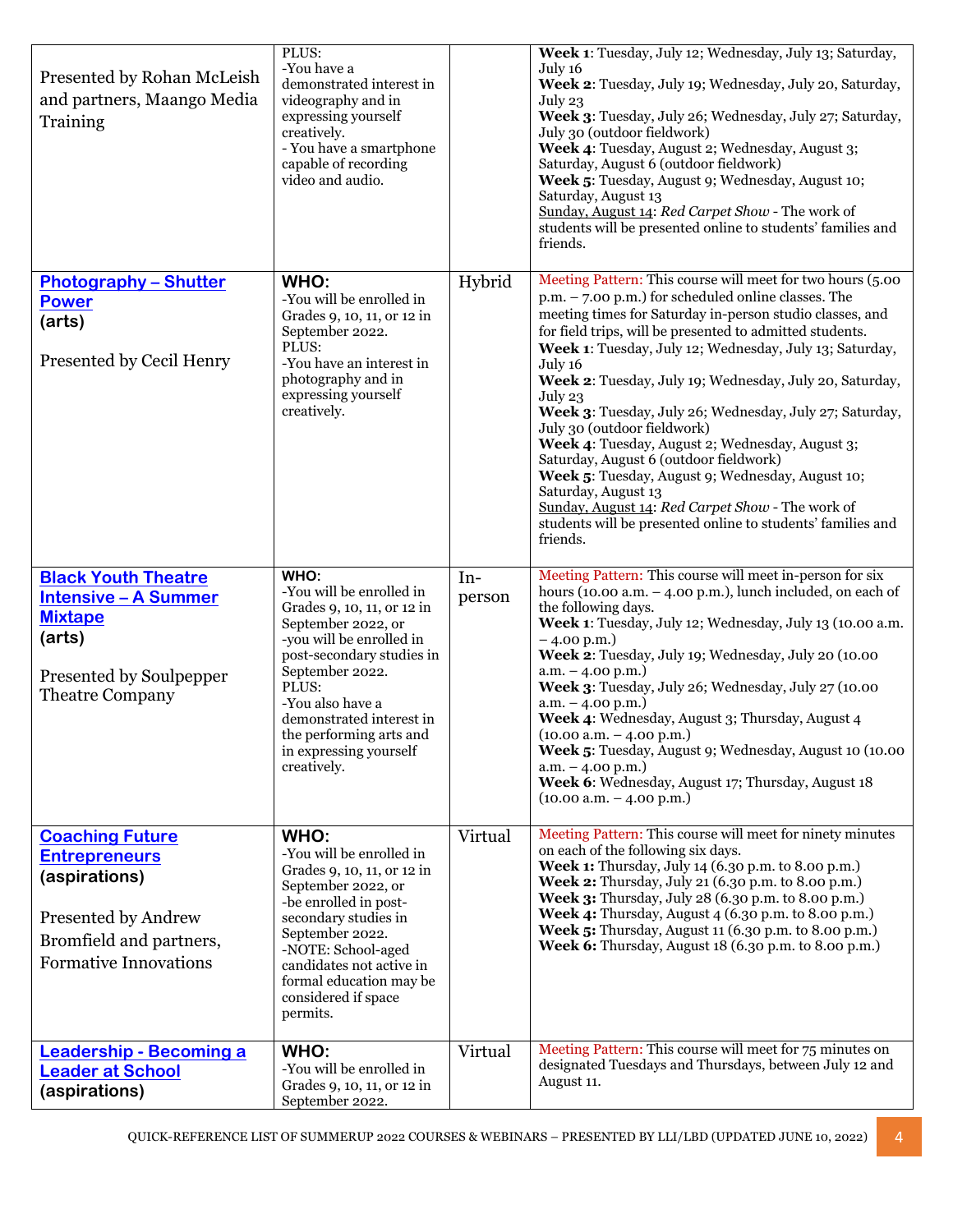| Presented by Laura Gini-<br>Newman and Mary Nanavati                                                                     |                                                                                                                                                          |                 | Week 1: Tuesday, July 12; Thursday, July 14 (2.30 p.m. to<br>$3.45$ p.m.)<br>Week 2: Tuesday, July 19; Thursday, July 21 (2.30 p.m. to<br>$3.45$ p.m.)<br>Week 3: Tuesday, July 26; Thursday, July 28 (2.30 p.m.<br>to 3.45 p.m.)<br>Week 4: Tuesday, August 2; Thursday, August 4 (2.30)<br>p.m. to 3.45 p.m.)<br>Week 5: Tuesday, August 9; Thursday, August 11 (2.30)<br>p.m. to 3.45 p.m.)<br><b>Optional In-person Meeting:</b><br>Monday, July 25 or Wednesday, July 27: To enable<br>students to meet each other in community, this course may<br>schedule an in-person luncheon meeting on one of these<br>two dates. |
|--------------------------------------------------------------------------------------------------------------------------|----------------------------------------------------------------------------------------------------------------------------------------------------------|-----------------|-------------------------------------------------------------------------------------------------------------------------------------------------------------------------------------------------------------------------------------------------------------------------------------------------------------------------------------------------------------------------------------------------------------------------------------------------------------------------------------------------------------------------------------------------------------------------------------------------------------------------------|
| <b>Financial Services - A</b><br><b>Career Search</b><br>(aspirations)<br>Presented by CIBC                              | WHO:<br>-You will be enrolled in<br>Grade 12 in September<br>2022, or<br>-you will be enrolled in<br>post-secondary studies in<br>September 2022.        | Hybrid          | Meeting Pattern: This course will meet for ninety minutes<br>on each of four days in Week 1, and for three hours during<br>a visit to CIBC Square in Week 2.<br>Week 1:<br>Monday, July $18 - 4.30$ p.m. to 6.00 p.m. (Virtual Mode)<br>Tuesday, July 19 - 4.30 p.m. to 6.00 p.m. (Virtual Mode),<br>Wednesday, July 20 - 4.30 p.m. to 6.00 p.m. (Virtual<br>Mode)<br>Thursday, $21 - 4.30$ p.m. to 6.00 p.m. (Virtual Mode)<br>Week 2:<br>Monday, July 25 - 11.00 a.m. to 2.00 p.m. (In-person<br>Mode. Dress code applies.)                                                                                                 |
| <b>Financial Literacy</b><br>(aspirations)<br>Presented by Harprit Gill                                                  | WHO:<br>-You will be enrolled in<br>Grades 9, 10, 11, or 12 in<br>September 2022, or<br>-be enrolled in post-<br>secondary studies in<br>September 2022. | Virtual         | Meeting Pattern: This course will meet for 2 hours on each<br>of the following days:<br>Monday, August 8: 5.30 - 7.30 p.m.<br>Tuesday, August 9: 5.30 - 7.30 p.m.<br>Wednesday, August 10: 5.30 - 7.30 p.m.<br>Thursday, August 11: 5.30 - 7.30 p.m.<br>Friday, August 12: 5.30 - 7.30 p.m.                                                                                                                                                                                                                                                                                                                                   |
| <b>I Think - Integrative</b><br><b>Thinking</b><br>(aspirations)<br>Presented by University of<br><b>Toronto Schools</b> | WHO:<br>-You will be enrolled in<br>Grades 8, 9, or 10 in<br>September 2022                                                                              | $In-$<br>person | Meeting Pattern: This course will meet on each of the<br>following five days (includes a lunch break):<br>Week 1:<br>Monday, July 18 (8.30 a.m. - 3.30 p.m.)<br>Tuesday, July 19 (9.15 a.m. - 3.30 p.m.)<br>Wednesday, July 20 (9.15 a.m. - 3.30 p.m.)<br>Thursday, July 21 (9.15 a.m. - 3.30 p.m.)<br>Friday, July 22 (9.15 a.m. - 3.45 p.m.)                                                                                                                                                                                                                                                                                |
| <b>Marketing - An</b><br><b>Introduction</b><br>(aspirations)<br>Presented by Dentsu Canada                              | WHO:<br>-You will be enrolled in<br>Grades 10, 11, or 12 in<br>September 2022, or -be<br>enrolled in post-<br>secondary studies in<br>September 2022.    | Virtual         | Note: This unique course is still in the planning stages. It is<br>likely to start in July. Check back late June for details.                                                                                                                                                                                                                                                                                                                                                                                                                                                                                                 |
| <b>Maximum City - Urban</b><br><b>Solutions</b><br>(aspirations)<br>Presented by University of<br><b>Toronto Schools</b> | WHO:<br>-You will be enrolled in<br>Grades 9, 10, or 11 in<br>September 2022.                                                                            | $In-$<br>person | Meeting Pattern: This course will meet on each of the<br>following five days (includes a lunch break):<br>Week 1:<br>Monday, July 18 (8.30 a.m. - 3.30 p.m.)<br>Tuesday, July 19 (9.15 a.m. - 3.30 p.m.)<br>Wednesday, July 20 (9.15 a.m. - 3.30 p.m.)<br>Thursday, July 21 (9.15 a.m. - 3.30 p.m.)<br>Friday, July 22 (9.15 a.m. - 3.45 p.m.)                                                                                                                                                                                                                                                                                |